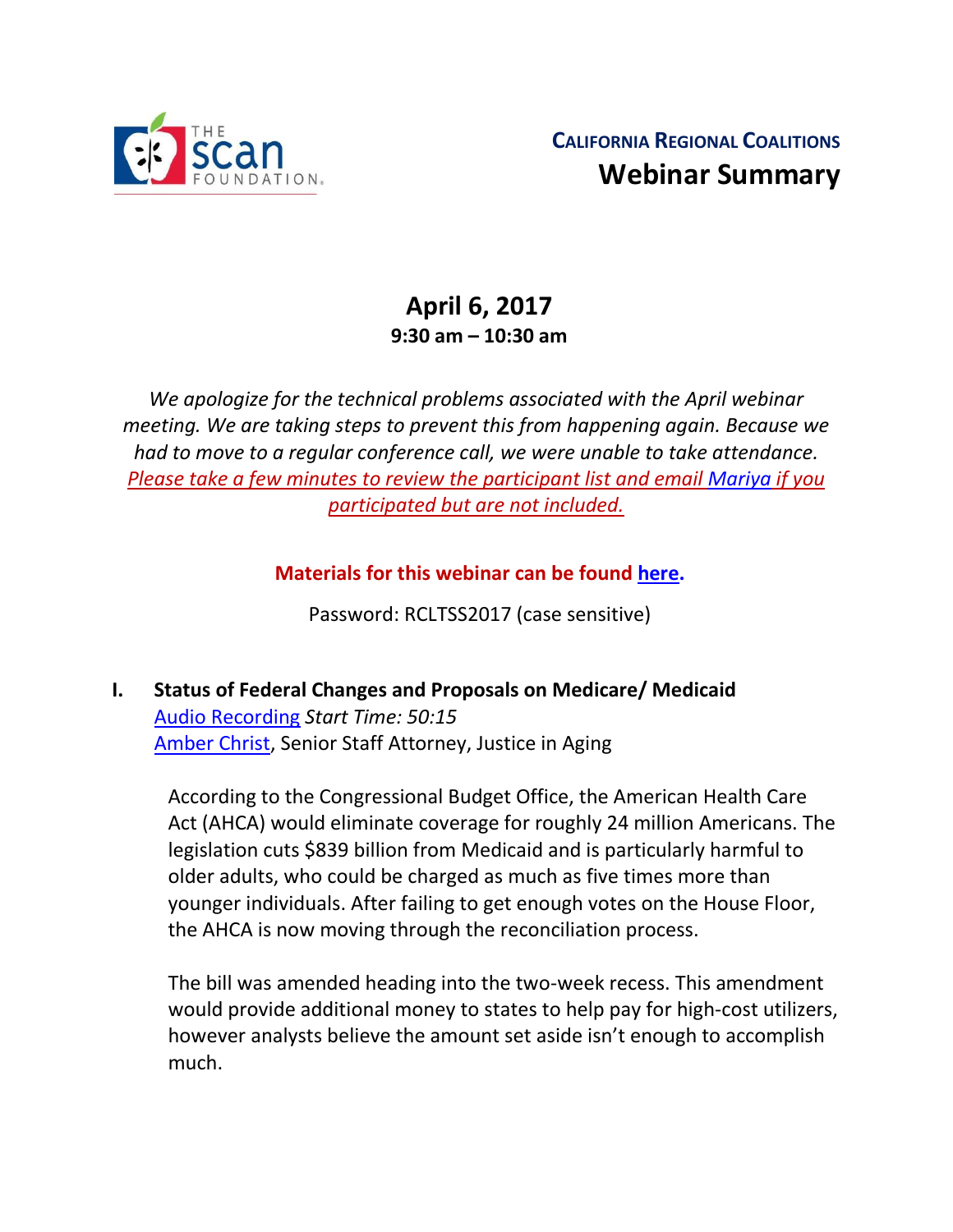A new wave of discussions, primarily driven by the Freedom Caucus, focus on further stripping protections that are included in the Affordable Care Act (ACA). This includes the elimination of central health benefits and community rating provisions, which could potentially erode pre-existing protections that are in place.

Regardless of what happens to the AHCA, these issues will continue to emerge in the Legislative and Administrative processes – and we're already starting to see some of that. On the Legislative side, we've seen freestanding legislation to institute an age tax and give states the option to eliminate non-emergency transportation. On the Administrative side, Medicaid directors are being encouraged to use waiver authority to change how programs are operating and we're getting indication that Secretary Price will re-open and review Medicare Managed Care regulations and Home-and Community-Based rules.

## **II. Update on LTSS Issues in the 2017-18 CA Budget Debate**

[Sue North,](mailto:snorthca@gmail.com) California Collaborative for Long Term Services & Supports

Sue North provided some highlights from the state budget debate currently in process in the Budget Subcommittees of each house in Sacramento. Clearly the Medicaid debate at the federal level is integrally mixed into the Medi-Cal budget debate. DHCS provided a four-page letter to the Governor while he was recently in Washington estimating that the prior version of the proposed AHCA would cause at least a \$6 bi loss to California growing to \$18 bi in a decade.

The SSI/SSP grant levels are another on-going funding issue in that the deep cuts to grants in 2010 still have not been restored. This year there is an effort to just add the \$5-10 increase to the monthly grant to get back to 2009 levels.

The proposed \$600 mi funding shift in the IHSS budget proposal from the Governor has not been embraced in budget hearings. The Assembly has instead adopted language to create a loan between the counties and the state and repayment would not begin until after local tax revenues grow in excess of where their spending obligations are. This issue most likely will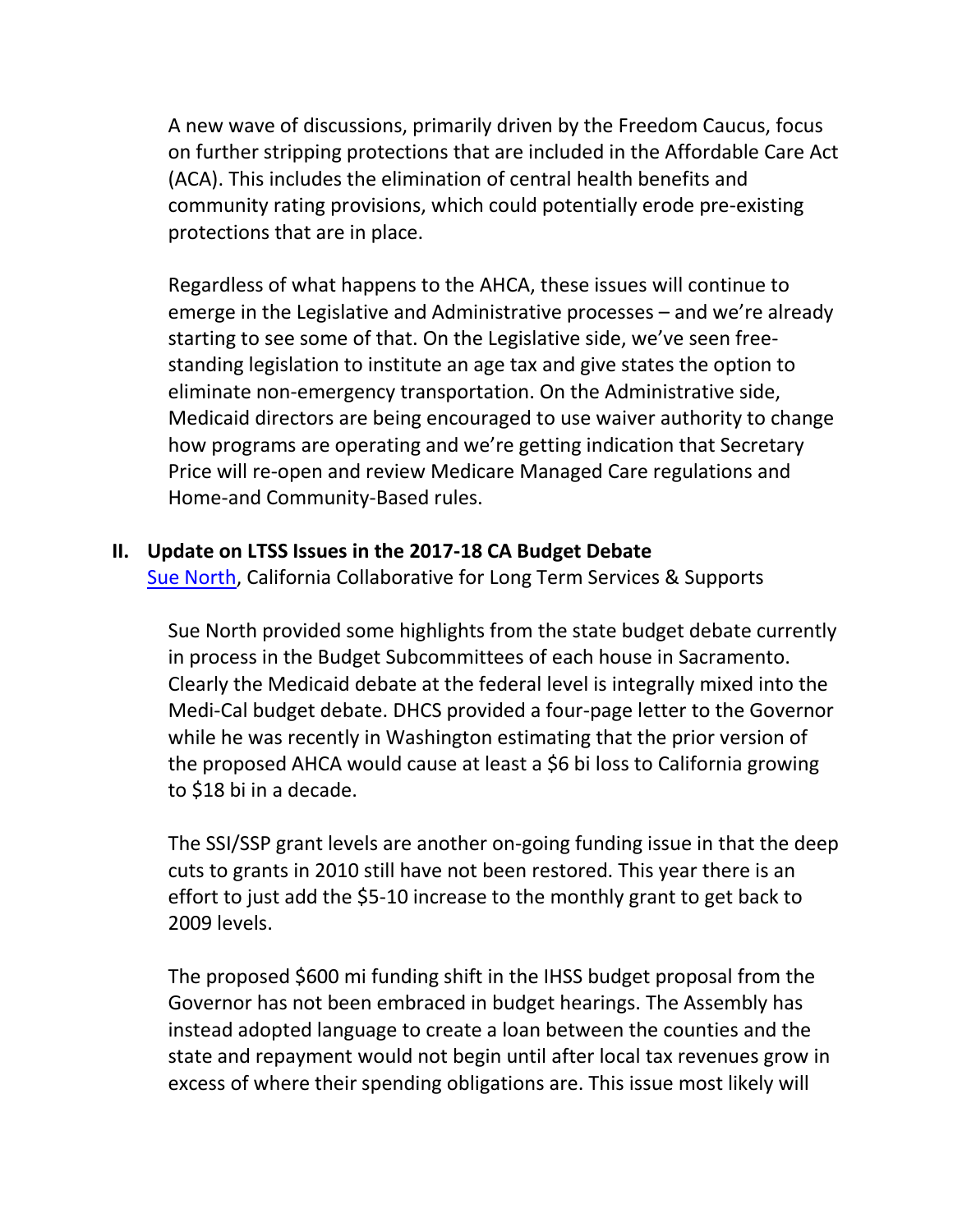remain fluid until June when the budget is finalized. We have a commitment from Karen Kesslar who represents the county IHSS public authorities to join our Regional Coalition webinar on May to provide more in-depth information.

In addition to these very large programs the Collaborative members have created an agreed upon "ask" list which was transmitted in a January letter to the Budget Committee Chairs asking for increases in AAA funding for meals on wheels and other services, MSSP supplementation for various "catch up" activities, and a general appeal for provider rate increases in Medi-Cal.

Finally there are two other remaining budget issues relating to proposed cuts of two activities where new funding was previously secured but not begun yet. The first is a \$42 mi commitment last budget cycle for local supported housing services to be able to finance supported housing for homeless people who are awaiting SSI eligibility approval. The other item is the simple "fix" of the parity for state funding of three independent living centers under the Department of Rehabilitation.

We will continue to monitor all of these issues and report back as decisions begin being made throughout the state budget process.

## **III. Reports/ Update from Regional Coalitions – Postponed Until May 4, 2017**

#### **IV. Announcements from The SCAN Foundation**

[Kali Peterson,](mailto:KPeterson@thescanfoundation.org) Program Officer, The SCAN Foundation

## Part A+B Grantees

Q5 Reports are due April 15. Please review your budgets and let Kali know if a budget revision is needed.

For Southern California Regional Coalitions, please include planning outreach to LTSS Champions and selected messages in Part A 1.5; we will return to this at the July meeting. Outcomes from these meetings can be reported in the Q6 report (due 7-15-17). Spring/ Summer E-Newsletter Updated are due April 12.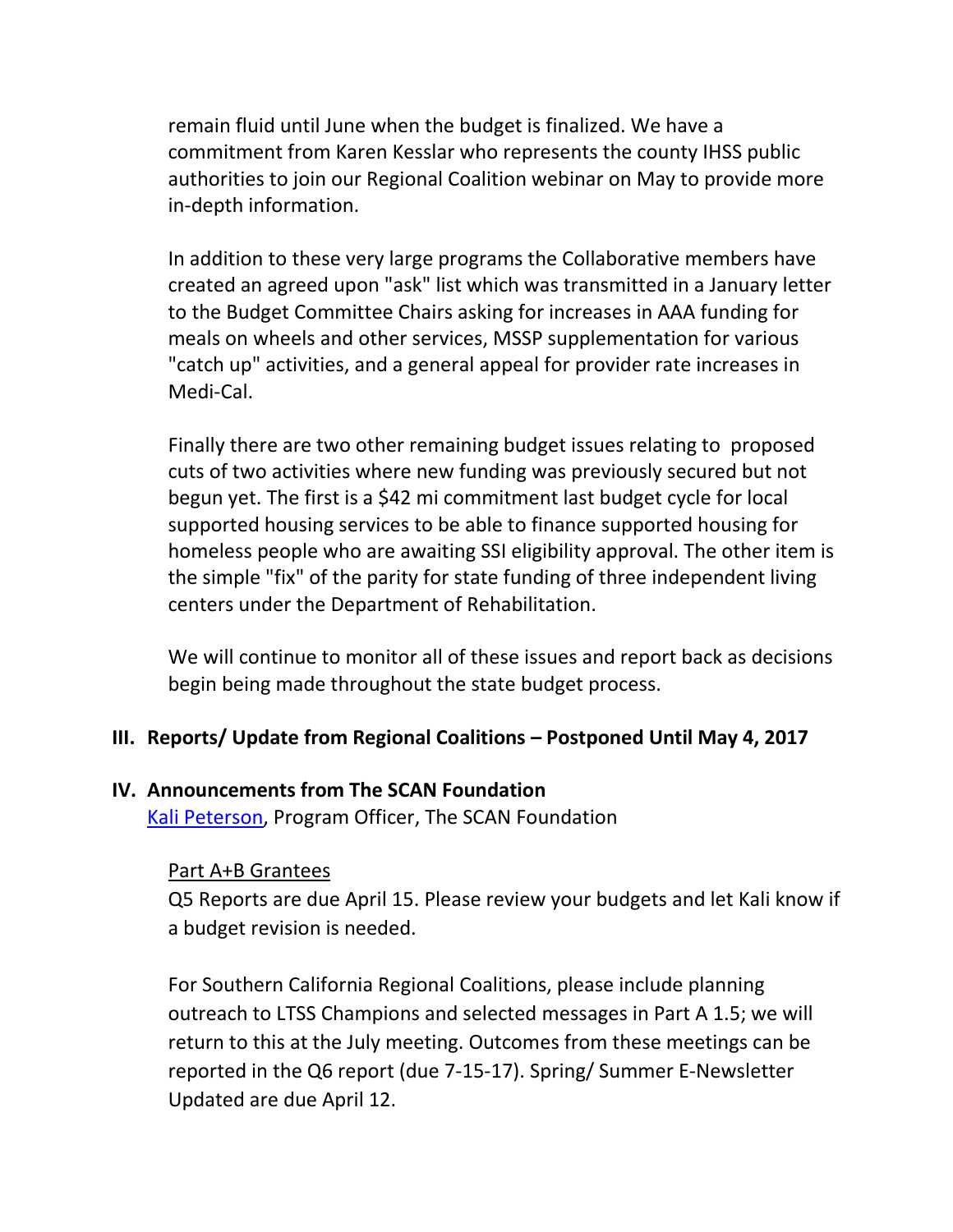## Part A Only

Please review your budgets and let Kali know if a budget revision is needed.

For Southern California Regional Coalitions, please include planned outreach to LTSS Champions and selected messages in Part A 1.5; we will return to this at the July meeting. Because there is not a report due, Kali will follow-up in Mid-April via Email. Outcomes from these meetings can be reported in the Q6 report (due 7-15-17). Spring/Summer E-Newsletter Updates due April 12.

# **Participants (21)**

| <b>Coalition</b>                                            | Representative(s)                     |
|-------------------------------------------------------------|---------------------------------------|
| Aging and Disability Coalition of Lake and Mendocino        | Corrina Avila                         |
| Counties                                                    | Kathy Johnson                         |
|                                                             | <b>Tanner Silva-Parker</b>            |
| Aging Services Collaborative of Santa Clara County          |                                       |
| Bay Area Senior Health Policy Coalition                     | Katherine Kelly                       |
| Adult and Aging Network on the SFLTCCC                      | Jennifer Griffin                      |
|                                                             | <b>Ed Medel</b>                       |
| <b>Central Valley LTSS Coalition</b>                        | Donald Fischer                        |
| Community Living Implementation Council of Nevada<br>County |                                       |
| Contra Costa Advisory Council on Aging                      |                                       |
| Diversability Action Network (Chico)                        |                                       |
| Independent Living Workgroup of Kern County                 | <b>Harvey Clowers</b><br>Jan Lemucchi |
| <b>Inland Empire LTSS Coalition</b>                         |                                       |
| Los Angeles Aging Advocacy Coalition                        |                                       |